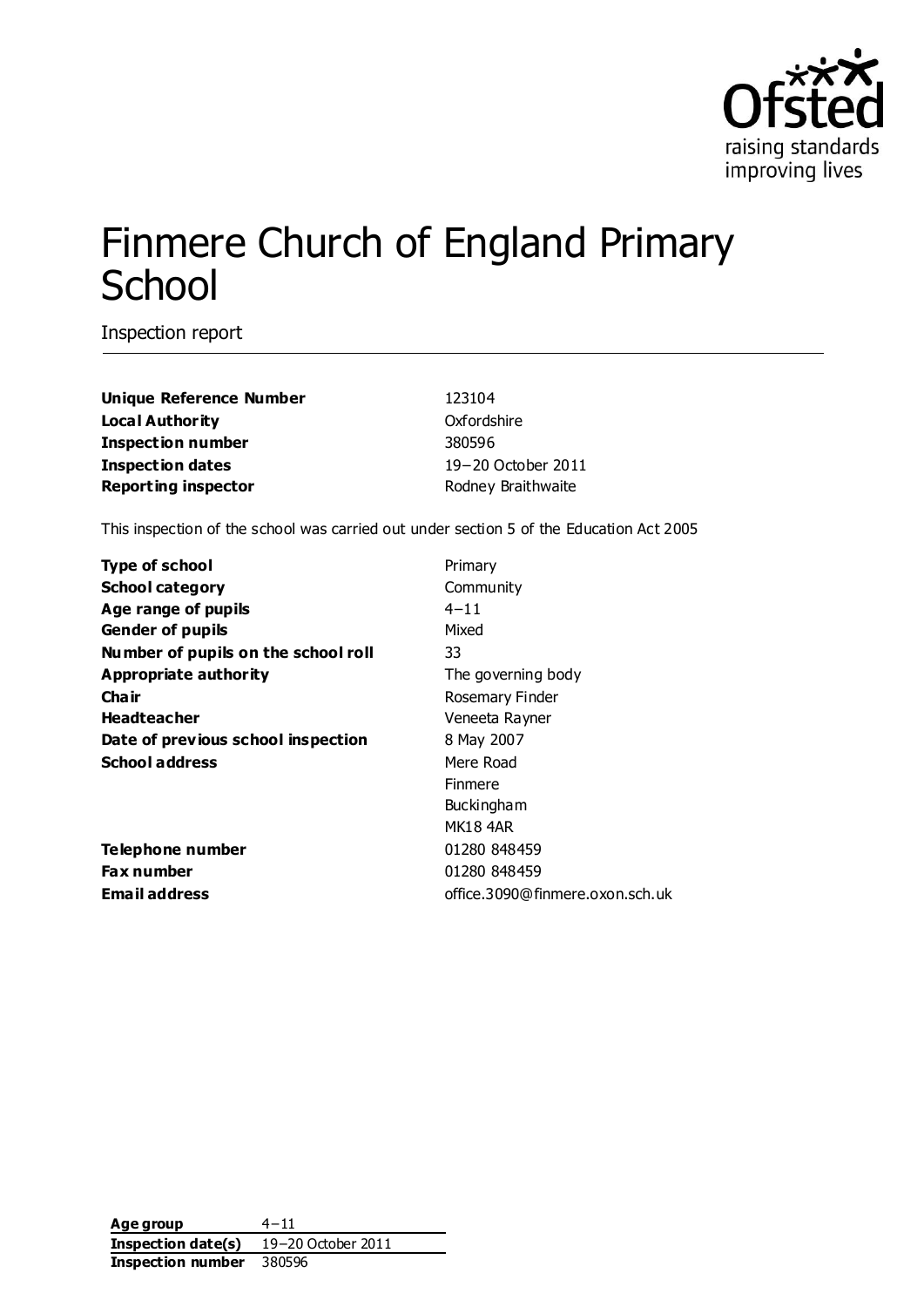The Office for Standards in Education, Children's Services and Skills (Ofsted) regulates and inspects to achieve excellence in the care of children and young people, and in education and skills for learners of all ages. It regulates and inspects childcare and children's social care, and inspects the Children and Family Court Advisory Support Service (Cafcass), schools, colleges, initial teacher training, work-based learning and skills training, adult and community learning, and education and training in prisons and other secure establishments. It assesses council children's services, and inspects services for looked after children, safeguarding and child protection.

Further copies of this report are obtainable from the school. Under the Education Act 2005, the school must provide a copy of this report free of charge to certain categories of people. A charge not exceeding the full cost of reproduction may be made for any other copies supplied.

If you would like a copy of this document in a different format, such as large print or Braille, please telephone 0300 123 4234, or email enquiries@ofsted.gov.uk.

You may copy all or parts of this document for non-commercial educational purposes, as long as you give details of the source and date of publication and do not alter the information in any way.

To receive regular email alerts about new publications, including survey reports and school inspection reports, please visit our website and go to 'Subscribe'.

Piccadilly Gate Store St **Manchester** M1 2WD

T: 0300 123 4234 Textphone: 0161 618 8524 E: enquiries@ofsted.gov.uk W: www.ofsted.gov.uk

**Ofsted** 

© Crown copyright 2011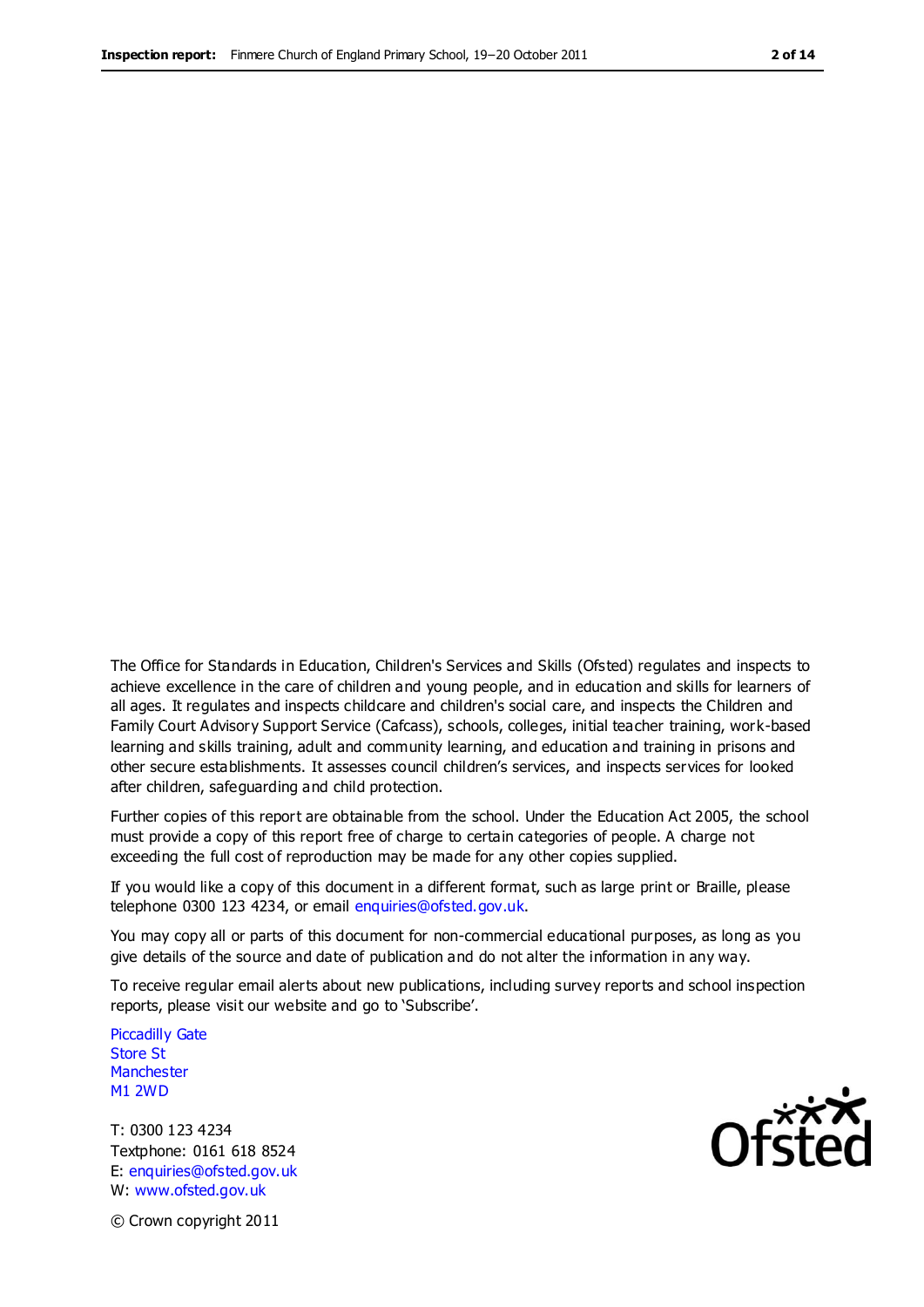## **Introduction**

This inspection was carried out by one additional inspector. The inspector saw seven lessons or parts of lessons and observed four teachers. He held meetings with senior leaders and representatives of the governing body, and with pupils, members of staff and representatives of the local authority. The inspector observed the school's work, and looked at a range of documentation, including monitoring, self-evaluation records, policy documents, the school development plan, teachers' planning, minutes of governing body meetings and samples of pupils' work. A range of documents and records were looked at in relation to the safeguarding of pupils, including case studies of potentially vulnerable pupils. The inspector examined questionnaires returned by 16 parents and carers, 17 pupils and eight members of staff.

The inspector reviewed many aspects of the school's work. He looked in detail at a number of key areas.

- $\blacksquare$  He explored the attainment and progress of pupils across the school, especially that of pupils with special educational needs and/or disabilities, and more-able pupils.
- He considered the effectiveness of teaching in classes with a wide age range, concentrating especially on the breadth and challenge of the curriculum.
- He analysed whether or not there were significant differences in the progress of pupils in different phases of the school.
- He examined the effectiveness of the new structure of leadership and management in the school, especially the role of middle managers and the governing body in the monitoring and evaluation of the school's performance.

## **Information about the school**

Finmere is much smaller than the average size primary school. Almost all pupils are of White British heritage. The proportion of pupils with special educational needs and/or disabilities is slightly above average, the largest group being those who have moderate learning difficulties. The proportion of pupils known to be eligible for free school meals is well below average. The proportion of pupils joining and leaving the school at times other than usual is above that seen nationally. The school has three mixed-age classes in the mornings and two in the afternoons. It has had several headteachers and acting headteachers in recent years, and there have been a significant number of staff changes in the last year. The present executive headteacher has been in post since September 2011. This is part of a collaborative arrangement with a nearby school, which also involves two dioceses and two local authorities. The school has Healthy Schools status.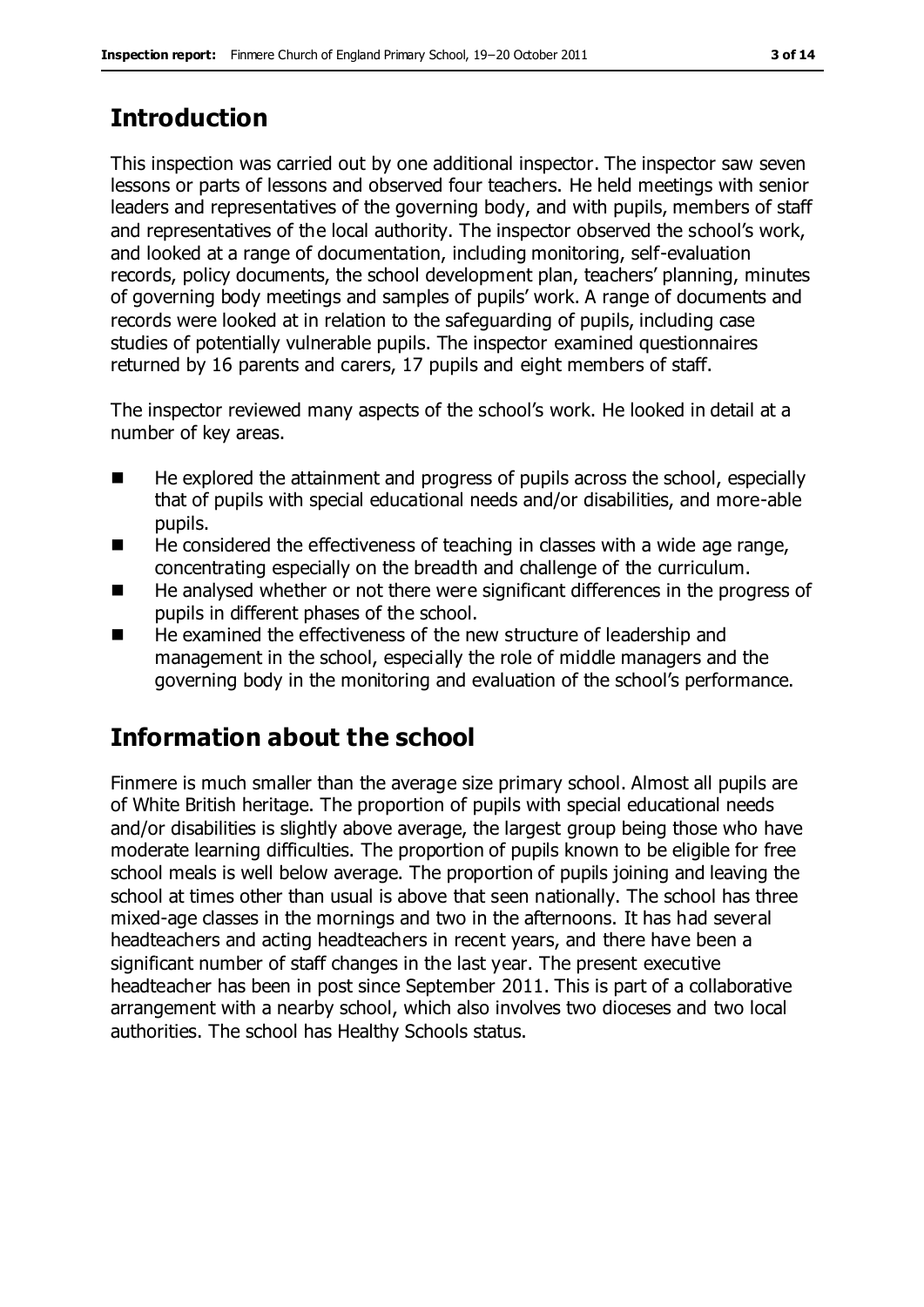## **Inspection judgements**

## **Overall effectiveness: how good is the school? 3**

## **The school's capacity for sustained improvement 3**

## **Main findings**

Finmere Church of England Primary provides its pupils with a satisfactory standard of education. The school has gone through an uncertain period for several years, mainly because of the lack of a permanent headteacher. However, during the last 12 months, effective collaboration with a school in Bicester has stabilised the situation and the school has begun to move forward. Another neighbouring school is now working in partnership with a view to establishing a permanent federation. As a result, the school shares its new executive headteacher with this school. She has made an impressive start in accelerating improvement and in building an effective team, several members of which are new to the school. As a result of this skilled and determined leadership, the school is overcoming many of the challenges it faces. The foremost improvement has been the rise in attainment in English and mathematics throughout the school. Pupils now leave the school at the levels expected for their age, although a few of the more-able pupils do not always reach their full potential. More challenging targets are being set for pupils, based upon improved systems for tracking their progress. Good provision for children in the Early Years Foundation Stage is succeeding in accelerating their progress. The headteacher has made an accurate and effective evaluation of the school's performance, and has shown much capability in identifying problems and planning solutions. Nevertheless, at present, management responsibilities are insufficiently devolved among the whole staff. The governing body has improved its effectiveness, and is becoming steadily more proactive in challenging the performance of the school. These developments indicate its satisfactory capacity for further sustained improvement.

The school cares for its pupils well, and parents and carers are especially pleased with the support that their children receive. They, like the pupils, feel strongly that pupils are safe in school. Pupils are lively and enthusiastic, enjoy coming to school, as shown by their good attendance, and behave exceptionally well. They make a good contribution to their school and local community and relish all opportunities to take responsibility. Pupils' spiritual, moral and social development is good. However, they have too few opportunities to develop their understanding of other communities and different cultures in the wider world.

Teaching is satisfactory, and is improving as a result of rigorous monitoring. Teachers have good relationships with pupils and manage them effectively. However, they do not always ensure that pupils are challenged sufficiently, and that they understand and can reach their learning targets. Not enough pupils know how to evaluate their own work, or have a say in planning to meet their own individual needs.

Up to 40% of the schools whose overall effectiveness is judged satisfactory may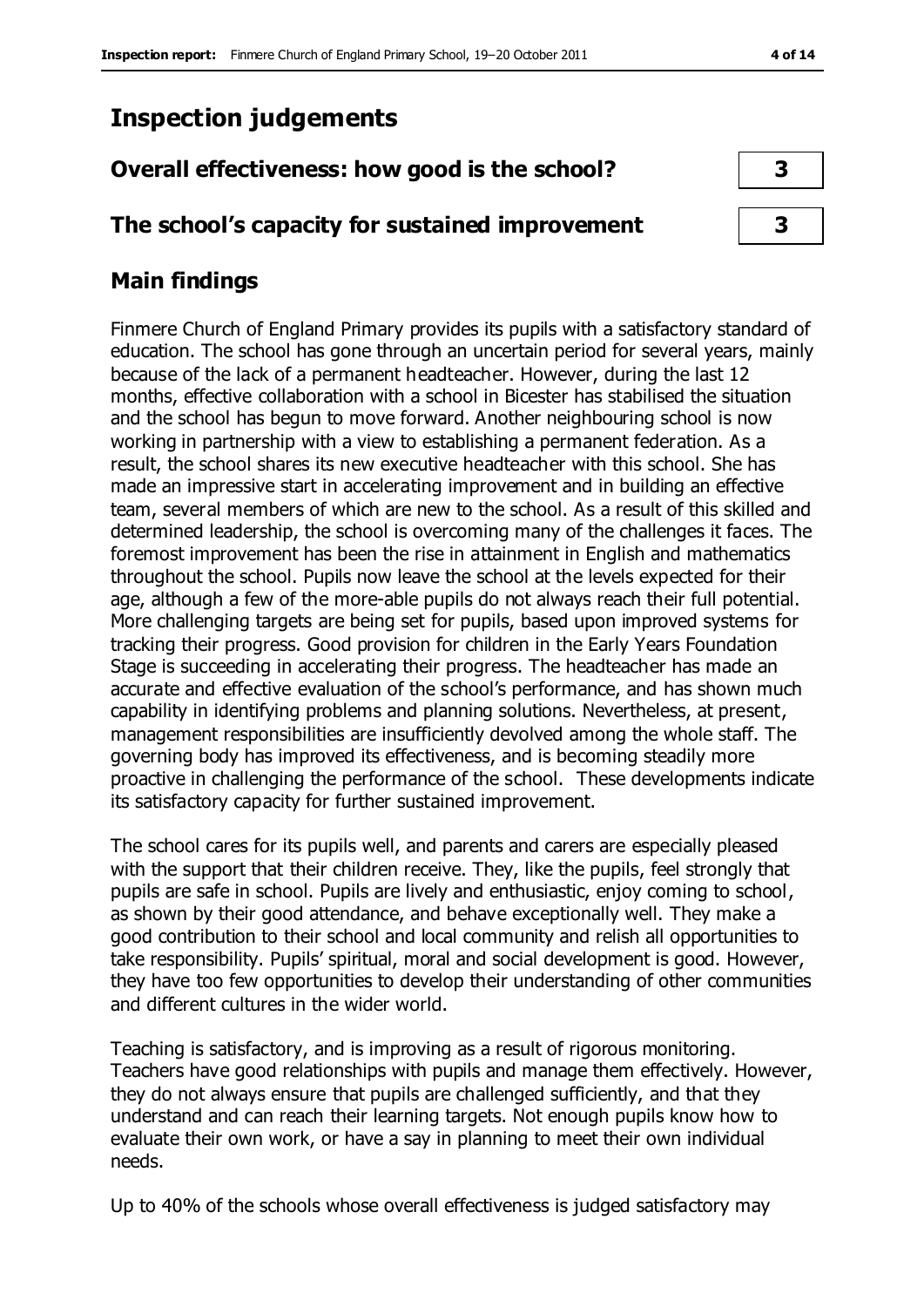receive a monitoring visit by an Ofsted inspector before their next section 5 inspection.

## **What does the school need to do to improve further?**

- Develop the effectiveness of management of the school by devolving more leadership and management responsibilities to other members of staff.
- Build upon the recent improvement in attainment in English and mathematics by:
	- ensuring that all pupils, especially those who are more able, reach their challenging targets
	- providing pupils with clear guidance, both verbally and through marking, on how they can improve their work.
- Improve the consistency of teaching and learning so that most teaching is good or better by ensuring that:
	- all teachers consistently promote effective pace and challenge in their lessons
	- pupils evaluate their own work, and can identify their own learning needs.

## **Outcomes for individuals and groups of pupils 3**

Pupils respond very positively to their lessons and behave impeccably in classrooms and outside. Even when lessons lack sufficient challenge, pupils always do their best. They cooperate extremely well with each other and have a high sense of responsibility. The local community recognises the outstanding behaviour and helpfulness of the pupils. Pupils' learning and progress, and their achievement, are satisfactory, and improving. The school's present analysis of progress shows that the introduction of more effective intervention strategies by staff is resulting in improved progress by pupils with special educational needs and/or disabilities. However, too few of the more-able pupils reach the levels of which they are capable by the time they leave. Pupils make good, and in a few cases outstanding, progress in their speaking skills, many being confident and articulate. This was observed in most lessons and also in an assembly, when pupils made many pertinent comments, for example, about the story of the Good Samaritan. It was also seen in a lesson on analysing data, when pupils worked well in small groups, and planned their own presentations.

Children enter the Early Years Foundation Stage with skills that are broadly average. Their rate of progress is improving, so that at the end of Year 2, their attainment this year, as indicated by outcomes of teacher assessments, was above average. By the end of Year 6, attainment has in the past been below average, but has improved and was in line with national averages this year. This is because progress in all the older year groups is improving, as levels of challenge and expectation steadily rise.

All pupils indicated in their questionnaires and verbally that they feel safe in school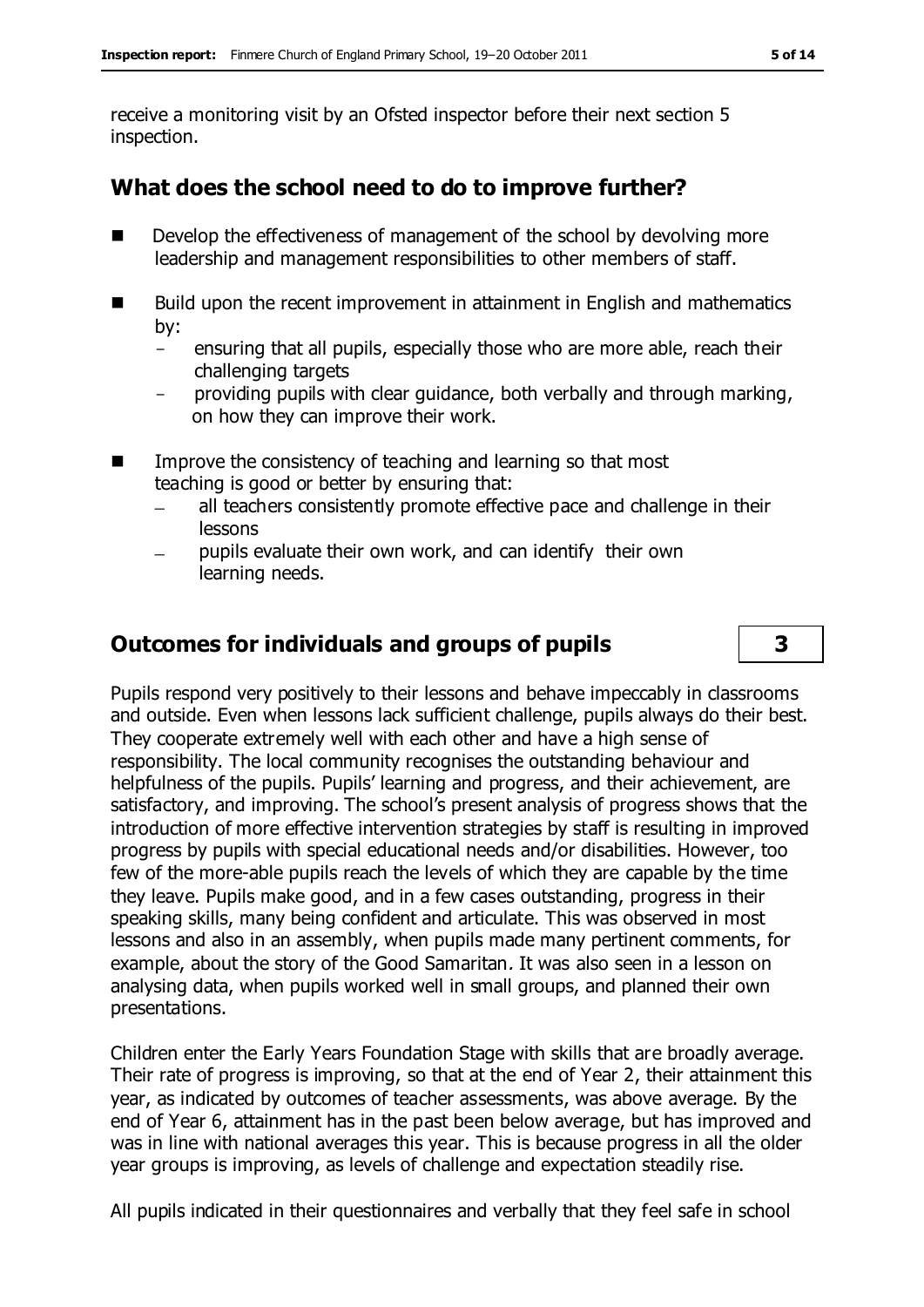and they all behave safely. Pupils enjoy taking responsibility and play a big part in the daily life of the school. Lunchtime helpers sweep the floor and clean the tables willingly. Pupils are also active in the wider community and have raised money for many charities. They have great enthusiasm for sports and healthy lifestyles, the school having gained Healthy Schools status. Attendance and punctuality are consistently good. Pupils are steadily improving their basic skills and are learning how to become independent and to work in teams.

These are the grades for pupils' outcomes

| Pupils' achievement and the extent to which they enjoy their learning                                                     |                         |  |
|---------------------------------------------------------------------------------------------------------------------------|-------------------------|--|
| Taking into account:                                                                                                      |                         |  |
| Pupils' attainment <sup>1</sup>                                                                                           | 3                       |  |
| The quality of pupils' learning and their progress                                                                        | 3                       |  |
| The quality of learning for pupils with special educational needs and/or disabilities<br>and their progress               | 3                       |  |
| The extent to which pupils feel safe                                                                                      | $\overline{\mathbf{2}}$ |  |
| Pupils' behaviour                                                                                                         | 1                       |  |
| The extent to which pupils adopt healthy lifestyles                                                                       | $\overline{\mathbf{2}}$ |  |
| The extent to which pupils contribute to the school and wider community                                                   | $\overline{\mathbf{2}}$ |  |
| The extent to which pupils develop workplace and other skills that will<br>contribute to their future economic well-being | 3                       |  |
| Taking into account:                                                                                                      |                         |  |
| Pupils' attendance <sup>1</sup>                                                                                           | 2                       |  |
| The extent of pupils' spiritual, moral, social and cultural development                                                   |                         |  |

## **How effective is the provision?**

The quality of teaching is satisfactory overall and there is evidence of improvement. Some good teaching was observed during the inspection. Teachers' improved analysis of pupils' performance is giving them a better understanding of the individual needs of each pupil, although this has not yet had a full impact on pupils' achievement. Relationships between pupils and adults are good, and teachers manage pupils effectively. Pupils, as a result, are well motivated towards their work. An example was observed in the Years 2/3 class when pupils were absorbed in a stimulating lesson on the accurate use of speech marks. However, some teaching lacks sufficient pace and challenge, particularly for more-able pupils. Older pupils are not given sufficient guidance, either verbally or in marking, about how they are doing, or how to improve their work. They also have too few opportunities to evaluate their own and others' work.

School leaders have correctly recognised that the curriculum could be developed further in order to strengthen pupils' basic skills in literacy and numeracy. Pupils do have some exciting enrichment activities, which they talk about enthusiastically. These include their sporting activities and their frequent trips to, for example,

 $\overline{a}$ <sup>1</sup> The grades for attainment and attendance are: 1 is high; 2 is above average; 3 is broadly average; and 4 is low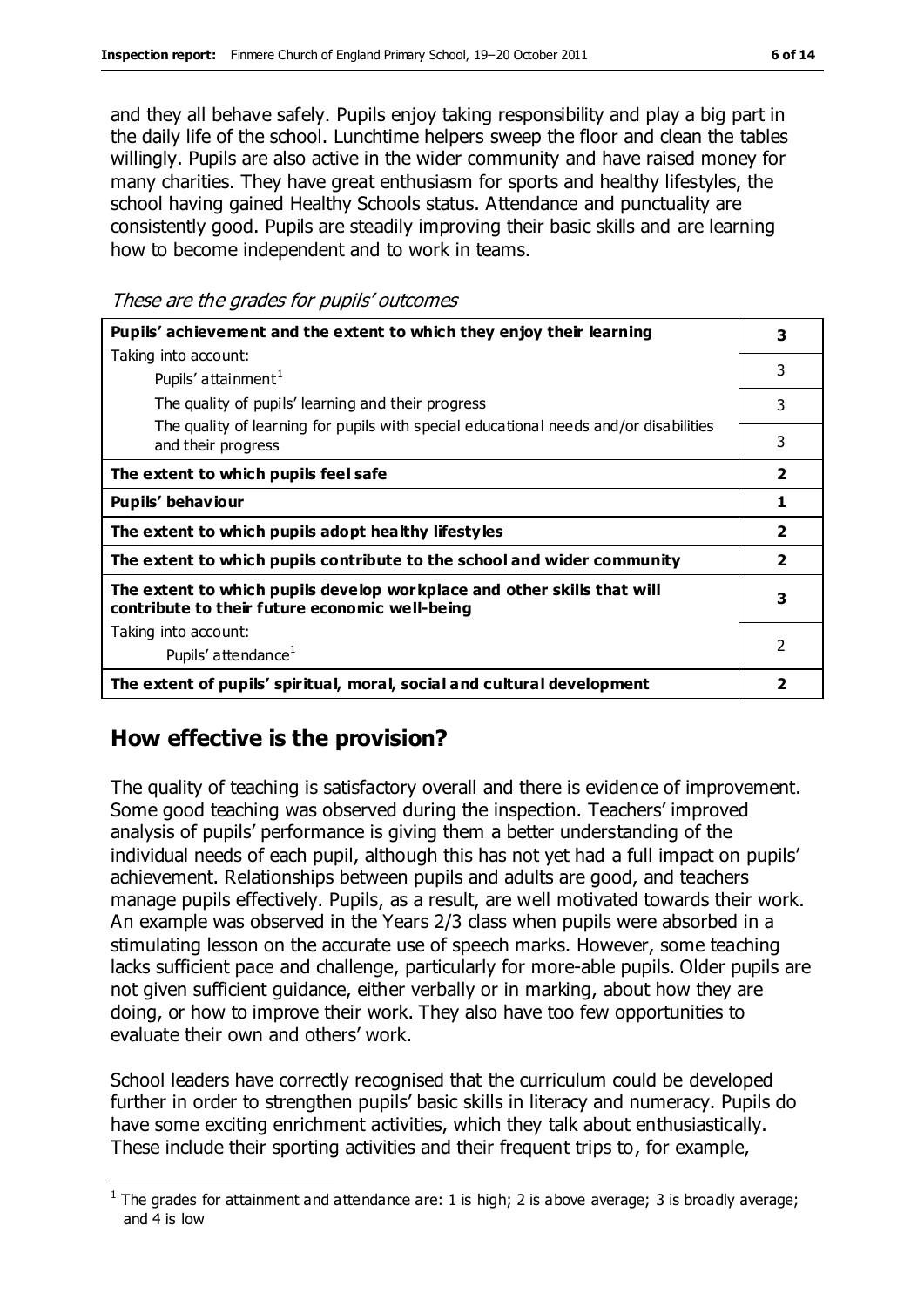Warwick Castle and the local chocolate factory. The school also recognises that the spacious grounds, which pupils appreciate, could be used to greater effect as a rich learning resource. The school makes very careful provision for the mixed age groups in every class, especially ensuring that younger pupils do not repeat tasks as they move through the school. A strength of the curriculum is the provision for spiritual, moral and social education. Close links to the local church, pupils' endless curiosity, and the encouragement they receive to respect the needs of others result in good outcomes. One pupil expressed this succinctly when saying: 'There are lots of respectful people in school, ready to do things for their friends.'

The school offers a caring and welcoming environment for pupils, which is reflected in their enjoyment of school. There are good arrangements for the care and support of pupils, particularly for those who have special educational needs and/or disabilities, and for those whose circumstances have made them potentially vulnerable. Learning support assistants and other staff make effective contributions to the well-being of these pupils. Pupils benefit from a good range of links to outside support agencies. Transition arrangements when pupils join and leave the school are good.

| The quality of teaching                                                                                    |  |
|------------------------------------------------------------------------------------------------------------|--|
| Taking into account:                                                                                       |  |
| The use of assessment to support learning                                                                  |  |
| The extent to which the curriculum meets pupils' needs, including, where<br>relevant, through partnerships |  |
| The effectiveness of care, guidance and support                                                            |  |

### **How effective are leadership and management?**

The executive headteacher has made a good start in making clear her high ambitions and aspirations. Morale is good, and all staff are responding enthusiastically to her leadership. There have been significant improvements in a number of areas in the last year, due to the positive support provided by leaders from another school and the local authority. The headteacher is driving increasingly rapid improvement, especially in the attainment of pupils and in teaching. This is because the management of teaching and learning has become more rigorous, and teachers know very clearly what is expected of them. The headteacher is constantly reinforcing the guidance she has given to teachers concerning the development of their teaching skills. However, the effective management of many aspects of provision relies too heavily on the headteacher, which at present limits the school's ability to sustain the improvements recently made. The school's self-evaluation is accurate, and the headteacher is setting challenging, although realistic, targets for improvement. The governing body has realised that it has been insufficiently proactive in the past in challenging the school's leaders about its performance. Members of the governing body are now more directly involved, and realise the need to act decisively in setting its future direction. They are rigorous in ensuring that safeguarding and child protection policies and procedures are firmly in place.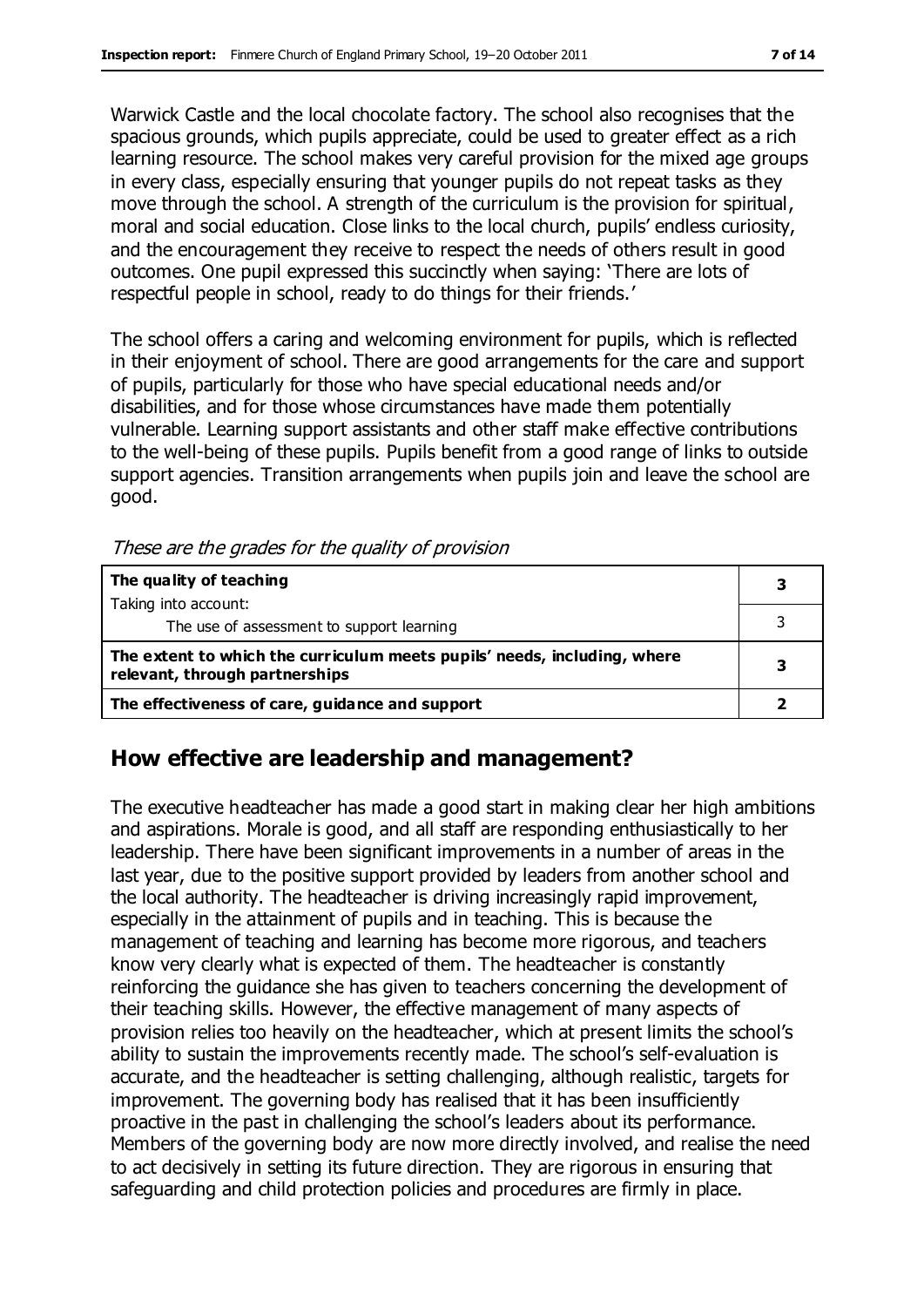The school's promotion of equality of opportunity is satisfactory, and it has tackled potential discrimination by, for example, improving the performance of specific groups of pupils, including those who have special educational needs and/or disabilities. The school engages well with parents and carers, who are very supportive of the school, realising it has passed through difficult times. One, whose views were typical, commented: 'I have every faith that the new team in its entirety will evolve the school into an environment that retains nurturing in conjunction with improved academic performance.' The school has a good range of partnerships which have contributed significantly to the recent improvements in the school's provision and leadership and management. These include effective collaboration with the local church and Bicester Children's University. The school's promotion of community cohesion is satisfactory. At present, although pupils contribute strongly to their own and local communities, they have fewer opportunities to widen their knowledge of different cultures and contrasting ways of life.

| The effectiveness of leadership and management in embedding ambition and<br>driving improvement                                                                     |                         |  |
|---------------------------------------------------------------------------------------------------------------------------------------------------------------------|-------------------------|--|
| Taking into account:                                                                                                                                                |                         |  |
| The leadership and management of teaching and learning                                                                                                              | 3                       |  |
| The effectiveness of the governing body in challenging and supporting the<br>school so that weaknesses are tackled decisively and statutory responsibilities<br>met | 3                       |  |
| The effectiveness of the school's engagement with parents and carers                                                                                                | $\overline{\mathbf{2}}$ |  |
| The effectiveness of partnerships in promoting learning and well-being                                                                                              | $\mathbf{2}$            |  |
| The effectiveness with which the school promotes equality of opportunity and<br>tackles discrimination                                                              | 3                       |  |
| The effectiveness of safeguarding procedures                                                                                                                        | $\overline{\mathbf{2}}$ |  |
| The effectiveness with which the school promotes community cohesion                                                                                                 | 3                       |  |
| The effectiveness with which the school deploys resources to achieve value for<br>money                                                                             | 3                       |  |

These are the grades for leadership and management

## **Early Years Foundation Stage**

Most children enter the Early Years Foundation Stage with the skills expected for their age. Children for several years have made satisfactory progress, but this is now accelerating. This is because the staff have a good knowledge of the learning and welfare needs of the children, and provide interesting and exciting activities throughout the day. This, together with a spacious and stimulating indoor and outdoor environment, is leading to improvement in children's learning and social development. This was seen to good effect when children were learning through speech and mime how to tell a story with a beginning, a middle and an end. The adults constantly observe and assess children's development, and use the results in their planning to provide good opportunities for active and independent learning. Children also benefit from being in a mixed-age class with pupils from Year 1. This gives them good role models for their understanding of routines and expected behaviour. Children greatly enjoy their learning, are always smiling and talk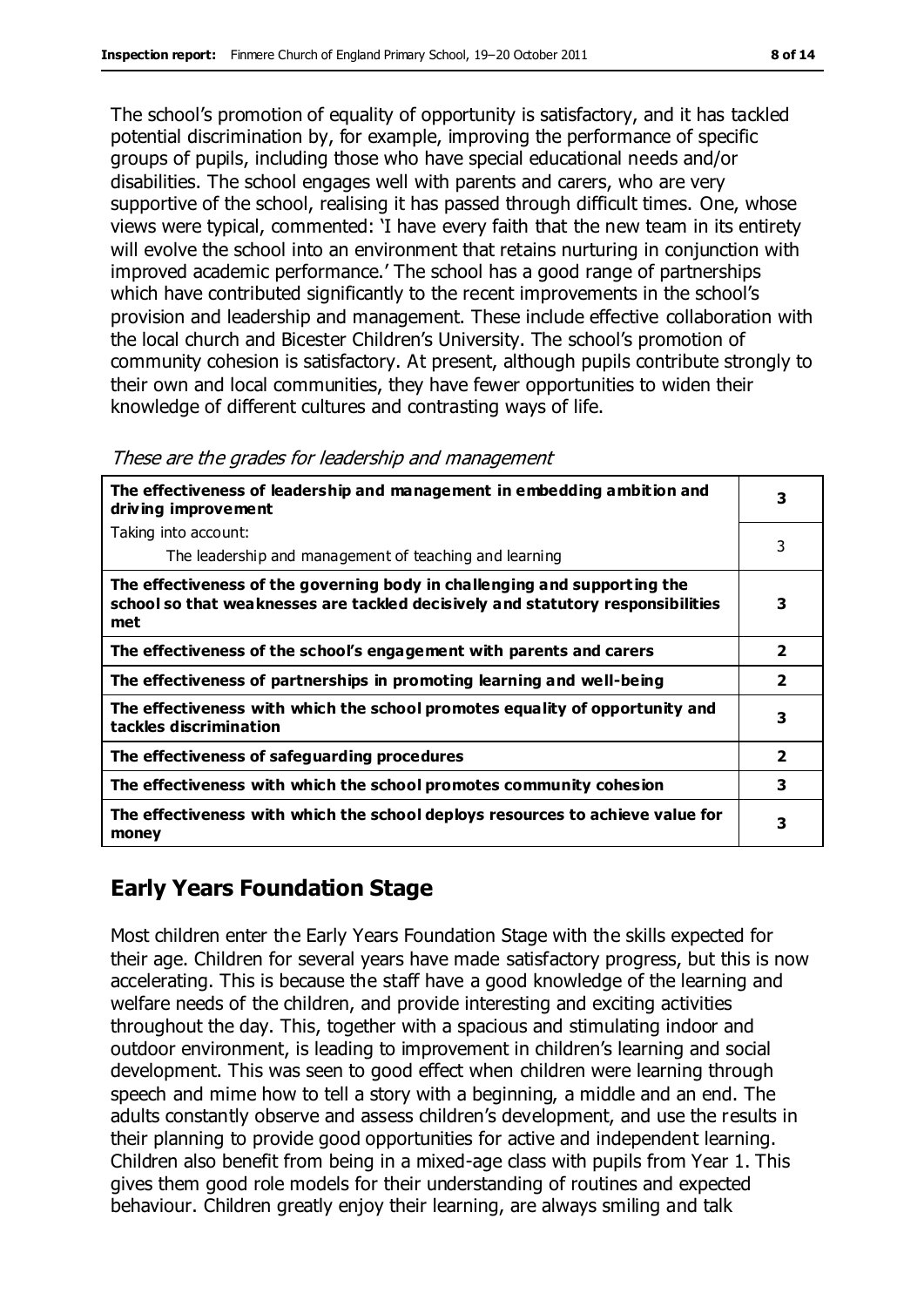confidently about their activities.

Leadership and management are satisfactory, but improving because of the impact of experienced and knowledgeable leaders. The school recognises that good practice must become fully embedded across all aspects of learning and development if outcomes for children are to be consistently good or better. Safeguarding of children is robust, and adults engage well on a daily basis with parents and carers. The school has established an effective partnership with a toddlers group, which helps children to settle in quickly.

These are the grades for the Early Years Foundation Stage

| Overall effectiveness of the Early Years Foundation Stage                    |  |  |
|------------------------------------------------------------------------------|--|--|
| Taking into account:                                                         |  |  |
| Outcomes for children in the Early Years Foundation Stage                    |  |  |
| The quality of provision in the Early Years Foundation Stage                 |  |  |
| The effectiveness of leadership and management of the Early Years Foundation |  |  |
| Stage                                                                        |  |  |

### **Views of parents and carers**

Just under half of the parents and carers returned questionnaires, which is above the average response for primary schools. Almost all parents and carers have very positive views of the school, particularly regarding the safety of their children and how much they enjoy school, and the school's leadership and management. A typical comment is: 'There is a positive atmosphere and energy within the school community, and communications about my child's progress and achievements have been excellent.'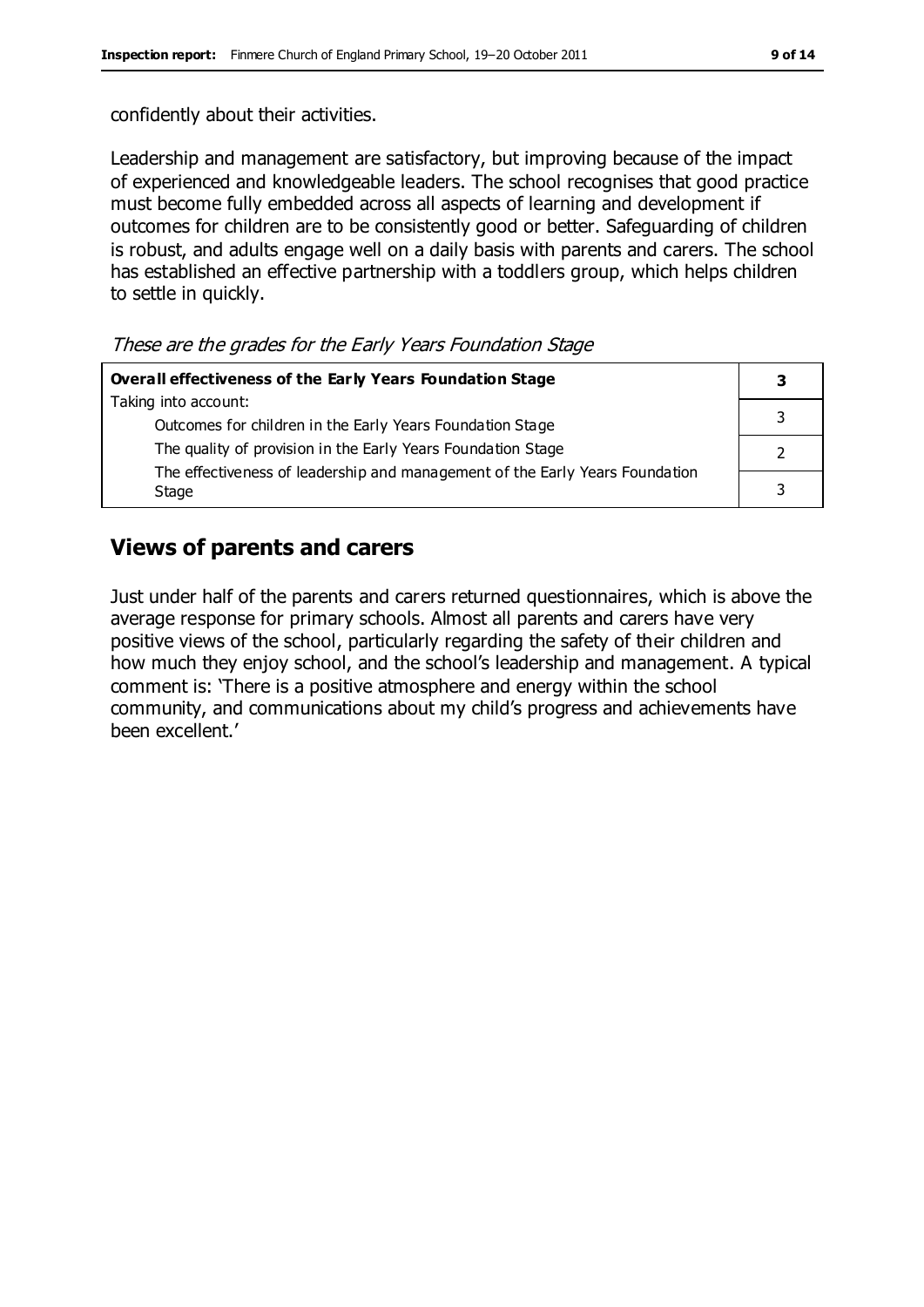#### **Responses from parents and carers to Ofsted's questionnaire**

Ofsted invited all the registered parents and carers of pupils registered at Finmere Church of England Primary School to complete a questionnaire about their views of the school.

In the questionnaire, parents and carers were asked to record how strongly they agreed with 13 statements about the school.

The inspector received 16 completed questionnaires by the end of the on-site inspection. In total, there are 33 pupils registered at the school.

| <b>Statements</b>                                                                                                                                                                                                                                       | <b>Strongly</b><br>agree |               | Agree          |               | <b>Disagree</b> |             | <b>Strongly</b><br>disagree |              |
|---------------------------------------------------------------------------------------------------------------------------------------------------------------------------------------------------------------------------------------------------------|--------------------------|---------------|----------------|---------------|-----------------|-------------|-----------------------------|--------------|
|                                                                                                                                                                                                                                                         | <b>Total</b>             | $\frac{1}{2}$ | <b>Total</b>   | $\frac{1}{2}$ | <b>Total</b>    | %           | <b>Total</b>                | %            |
| My child enjoys school                                                                                                                                                                                                                                  | 12                       | 75            | 4              | 25            | 0               | 0           | $\mathbf 0$                 | $\mathbf{0}$ |
| The school keeps my child<br>safe                                                                                                                                                                                                                       | 12                       | 75            | 4              | 25            | $\mathbf 0$     | $\mathbf 0$ | $\mathbf 0$                 | $\mathbf 0$  |
| The school informs me about<br>my child's progress                                                                                                                                                                                                      | 6                        | 38            | 8              | 50            | $\mathbf{1}$    | 6           | $\mathbf{0}$                | $\mathbf 0$  |
| My child is making enough<br>progress at this school                                                                                                                                                                                                    | $\overline{4}$           | 25            | 10             | 63            | $\mathbf{1}$    | 6           | $\mathbf 0$                 | $\mathbf 0$  |
| The teaching is good at this<br>school                                                                                                                                                                                                                  | 4                        | 25            | 11             | 69            | 0               | $\mathbf 0$ | $\mathbf 0$                 | $\mathbf 0$  |
| The school helps me to<br>support my child's learning                                                                                                                                                                                                   | 5                        | 31            | 10             | 63            | $\mathbf{1}$    | 6           | $\Omega$                    | $\mathbf 0$  |
| The school helps my child to<br>have a healthy lifestyle                                                                                                                                                                                                | $\overline{3}$           | 19            | 11             | 69            | 0               | $\mathbf 0$ | $\mathbf 0$                 | $\mathbf 0$  |
| The school makes sure that<br>my child is well prepared for<br>the future (for example<br>changing year group,<br>changing school, and for<br>children who are finishing<br>school, entering further or<br>higher education, or entering<br>employment) | 5                        | 31            | 10             | 63            | $\Omega$        | $\mathbf 0$ | $\mathbf{0}$                | $\mathbf 0$  |
| The school meets my child's<br>particular needs                                                                                                                                                                                                         | 5                        | 31            | 11             | 69            | $\mathbf 0$     | $\mathbf 0$ | $\mathbf 0$                 | $\mathbf 0$  |
| The school deals effectively<br>with unacceptable behaviour                                                                                                                                                                                             | 10                       | 63            | 4              | 25            | $\Omega$        | $\mathbf 0$ | $\mathbf{0}$                | $\mathbf 0$  |
| The school takes account of<br>my suggestions and<br>concerns                                                                                                                                                                                           | 5                        | 31            | 11             | 69            | 0               | $\mathbf 0$ | $\mathbf 0$                 | $\mathbf 0$  |
| The school is led and<br>managed effectively                                                                                                                                                                                                            | 8                        | 50            | 8              | 50            | 0               | $\mathbf 0$ | $\Omega$                    | $\mathbf 0$  |
| Overall, I am happy with my<br>child's experience at this<br>school                                                                                                                                                                                     | 9                        | 56            | $\overline{7}$ | 44            | 0               | $\mathbf 0$ | $\mathbf 0$                 | $\mathbf 0$  |

The table above summarises the responses that parents and carers made to each statement. The percentages indicate the proportion of parents and carers giving that response out of the total number of completed questionnaires. Where one or more parents and carers chose not to answer a particular question, the percentages will not add up to 100%.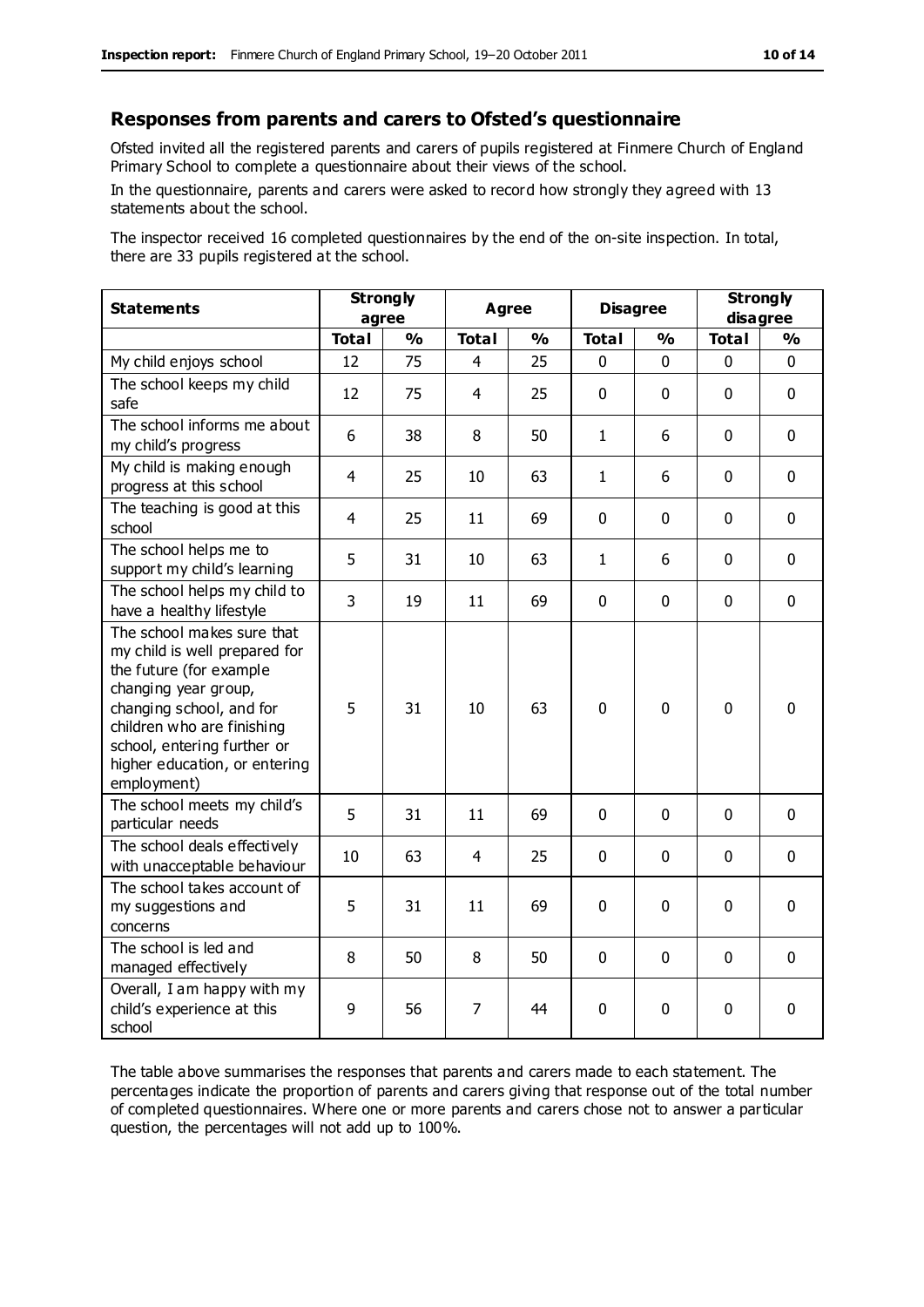## **Glossary**

## **What inspection judgements mean**

| Grade   | <b>Judgement</b> | <b>Description</b>                                            |
|---------|------------------|---------------------------------------------------------------|
| Grade 1 | Outstanding      | These features are highly effective. An outstanding           |
|         |                  | school provides exceptionally well for all its pupils' needs. |
| Grade 2 | Good             | These are very positive features of a school. A school        |
|         |                  | that is good is serving its pupils well.                      |
| Grade 3 | Satisfactory     | These features are of reasonable quality. A satisfactory      |
|         |                  | school is providing adequately for its pupils.                |
| Grade 4 | Inadequate       | These features are not of an acceptable standard. An          |
|         |                  | inadequate school needs to make significant                   |
|         |                  | improvement in order to meet the needs of its pupils.         |
|         |                  | Ofsted inspectors will make further visits until it           |
|         |                  | improves.                                                     |

### **Overall effectiveness of schools**

|                       | Overall effectiveness judgement (percentage of schools) |      |                     |                   |
|-----------------------|---------------------------------------------------------|------|---------------------|-------------------|
| <b>Type of school</b> | <b>Outstanding</b>                                      | Good | <b>Satisfactory</b> | <b>Inadequate</b> |
| Nursery schools       | 43                                                      | 47   |                     |                   |
| Primary schools       | h                                                       | 46   | 42                  |                   |
| Secondary             | 14                                                      | 36   | 41                  |                   |
| schools               |                                                         |      |                     |                   |
| Sixth forms           | 15                                                      | 42   | 41                  | 3                 |
| Special schools       | 30                                                      | 48   | 19                  |                   |
| Pupil referral        | 14                                                      | 50   | 31                  |                   |
| units                 |                                                         |      |                     |                   |
| All schools           | 10                                                      | 44   | 39                  |                   |

New school inspection arrangements were introduced on 1 September 2009. This means that inspectors now make some additional judgements that were not made previously.

The data in the table above are for the period 1 September 2010 to 08 April 2011 and are consistent with the latest published official statistics about maintained school inspection outcomes (see www.ofsted.gov.uk).

The sample of schools inspected during 2010/11 was not representative of all schools nationally, as weaker schools are inspected more frequently than good or outstanding schools.

Percentages are rounded and do not always add exactly to 100.

Sixth form figures reflect the judgements made for the overall effectiveness of the sixth form in secondary schools, special schools and pupil referral units.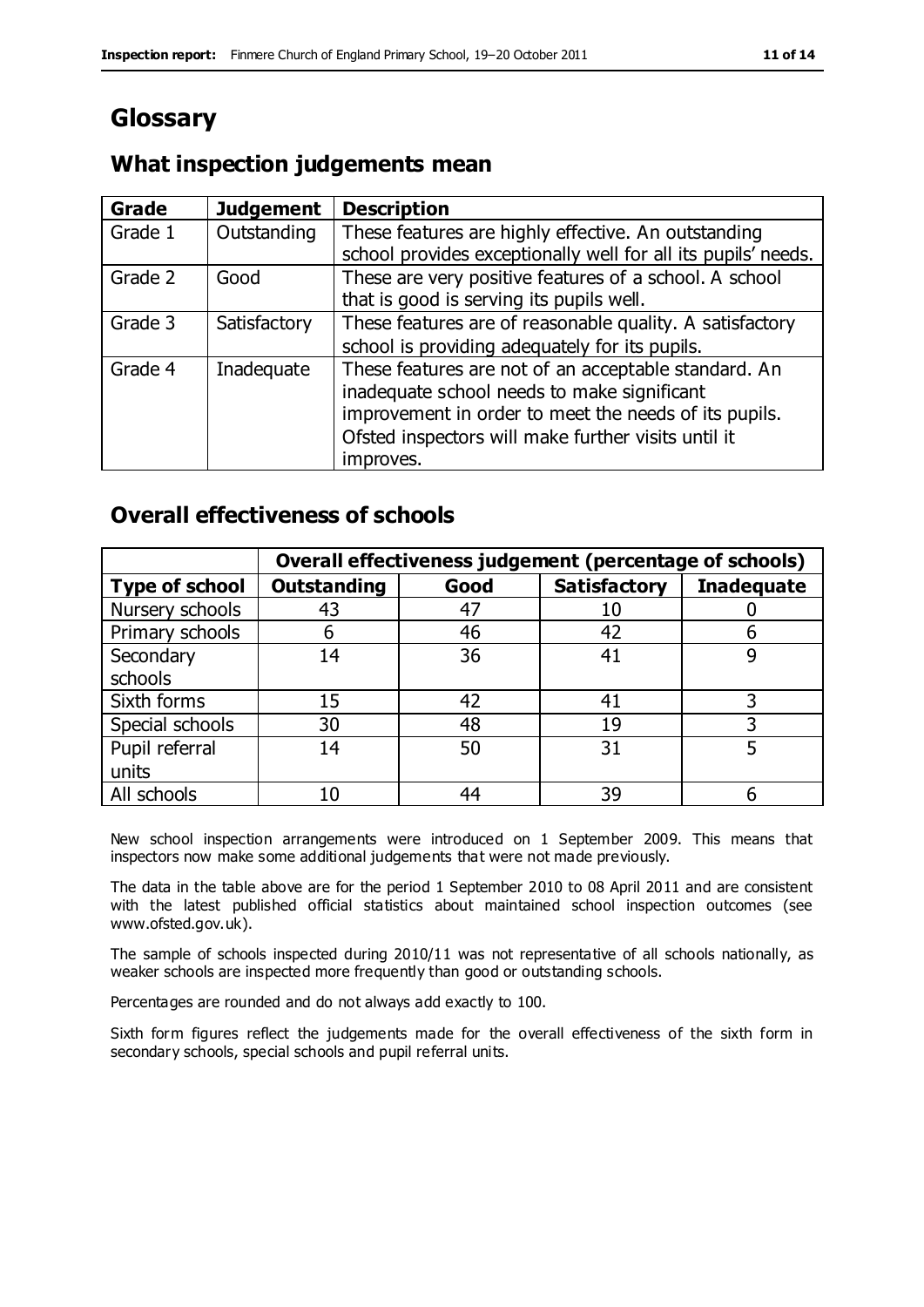## **Common terminology used by inspectors**

| Achievement:                  | the progress and success of a pupil in their<br>learning, development or training.                                                                                                                                                                                                                                           |  |  |
|-------------------------------|------------------------------------------------------------------------------------------------------------------------------------------------------------------------------------------------------------------------------------------------------------------------------------------------------------------------------|--|--|
| Attainment:                   | the standard of the pupils' work shown by test and<br>examination results and in lessons.                                                                                                                                                                                                                                    |  |  |
| Capacity to improve:          | the proven ability of the school to continue<br>improving. Inspectors base this judgement on what<br>the school has accomplished so far and on the<br>quality of its systems to maintain improvement.                                                                                                                        |  |  |
| Leadership and management:    | the contribution of all the staff with responsibilities,<br>not just the headteacher, to identifying priorities,<br>directing and motivating staff and running the<br>school.                                                                                                                                                |  |  |
| Learning:                     | how well pupils acquire knowledge, develop their<br>understanding, learn and practise skills and are<br>developing their competence as learners.                                                                                                                                                                             |  |  |
| <b>Overall effectiveness:</b> | inspectors form a judgement on a school's overall<br>effectiveness based on the findings from their<br>inspection of the school. The following judgements,<br>in particular, influence what the overall<br>effectiveness judgement will be.                                                                                  |  |  |
|                               | The school's capacity for sustained<br>■<br>improvement.<br>Outcomes for individuals and groups of<br>H<br>pupils.<br>The quality of teaching.<br>The extent to which the curriculum meets<br>pupils' needs, including, where relevant,<br>through partnerships.<br>The effectiveness of care, guidance and<br>٠<br>support. |  |  |
| Progress:                     | the rate at which pupils are learning in lessons and<br>over longer periods of time. It is often measured<br>by comparing the pupils' attainment at the end of a<br>key stage with their attainment when they started.                                                                                                       |  |  |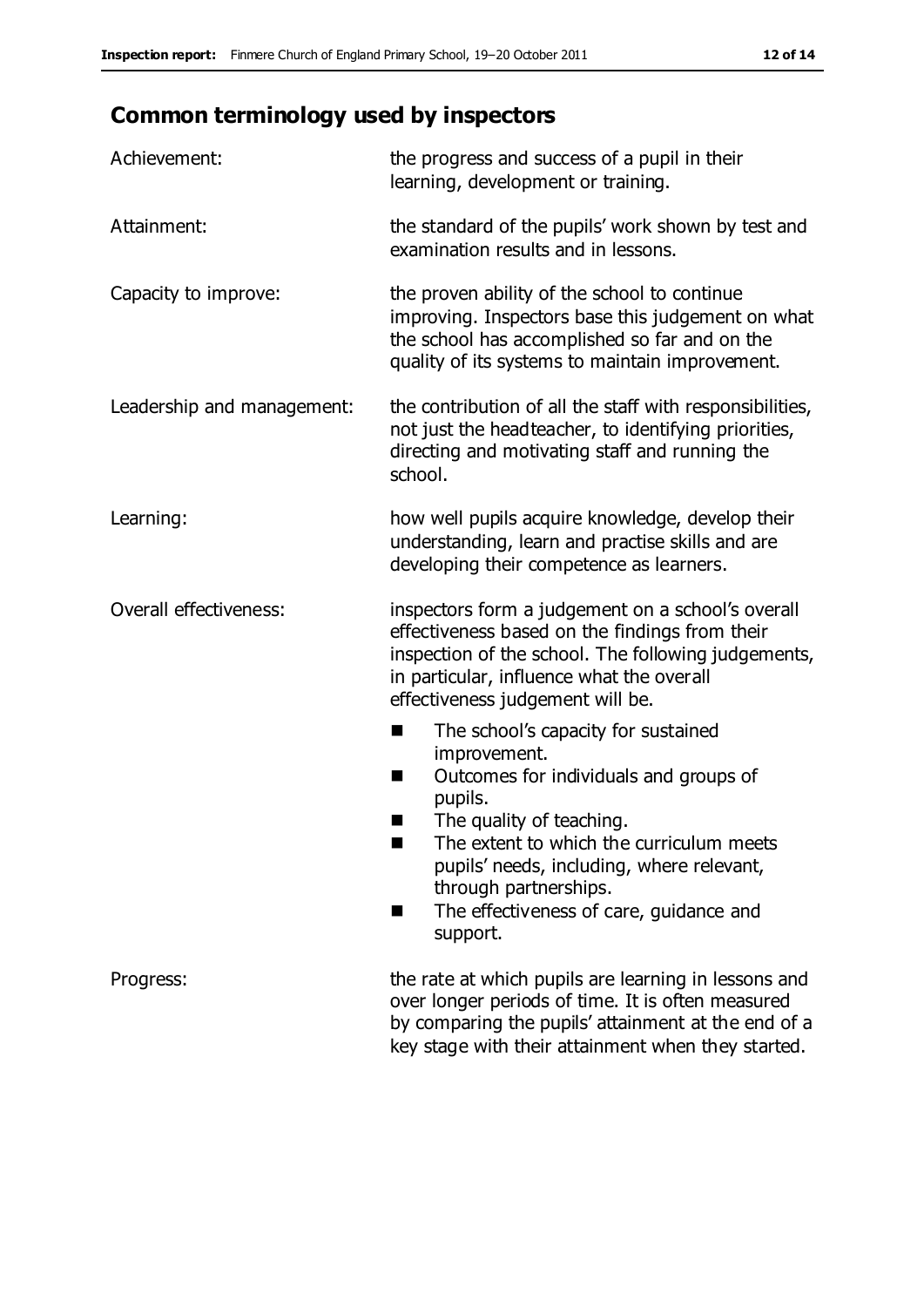#### **This letter is provided for the school, parents and carers to share with their children. It describes Ofsted's main findings from the inspection of their school.**



22 October 2011

Dear Pupils

#### **Inspection of Finmere Church of England Primary School, Finmere, Buckingham MK18 4AR**

Many thanks to you all for making me so welcome when I recently visited your school. It was a real pleasure to find that so many of you wanted to talk to me, and it was good to know how much you enjoy school and your trips, especially to the chocolate factory. I was most impressed by your excellent behaviour which everyone says is always the same. Also, I was very pleased to see how many of you take responsibilities, especially in the hall at lunchtimes. You go to a satisfactory school, where you lead healthy lives, are kept very safe and are well cared for, and join in many activities at church and in the village. By the time you leave school, your attainment is about what it should be in English and mathematics, and has improved. There have been many changes in staff in the last few years, and I think your new headteacher and teachers have settled in well, with your help. I know you are looking forward to working with your new partner school.

I have suggested ways in which I think your school can improve still further. You need to be able to reach your challenging targets more often, especially those of you who can cope with really hard work. I have asked that your teachers make sure you know what you have to do to improve your work. I have also asked the school to make sure that you learn to judge your own and other pupils' work, and to encourage you to tell your teachers what you think you need to do to learn better. I would like all your teachers to challenge you all of the time, and to keep you on your toes. I have also asked the school to make sure that more of the adults can help your new headteacher by taking on some of the important tasks in running the school. I am certain that, with your cheerful help, the school will improve even more.

Yours sincerely

Rodney Braithwaite Lead inspector